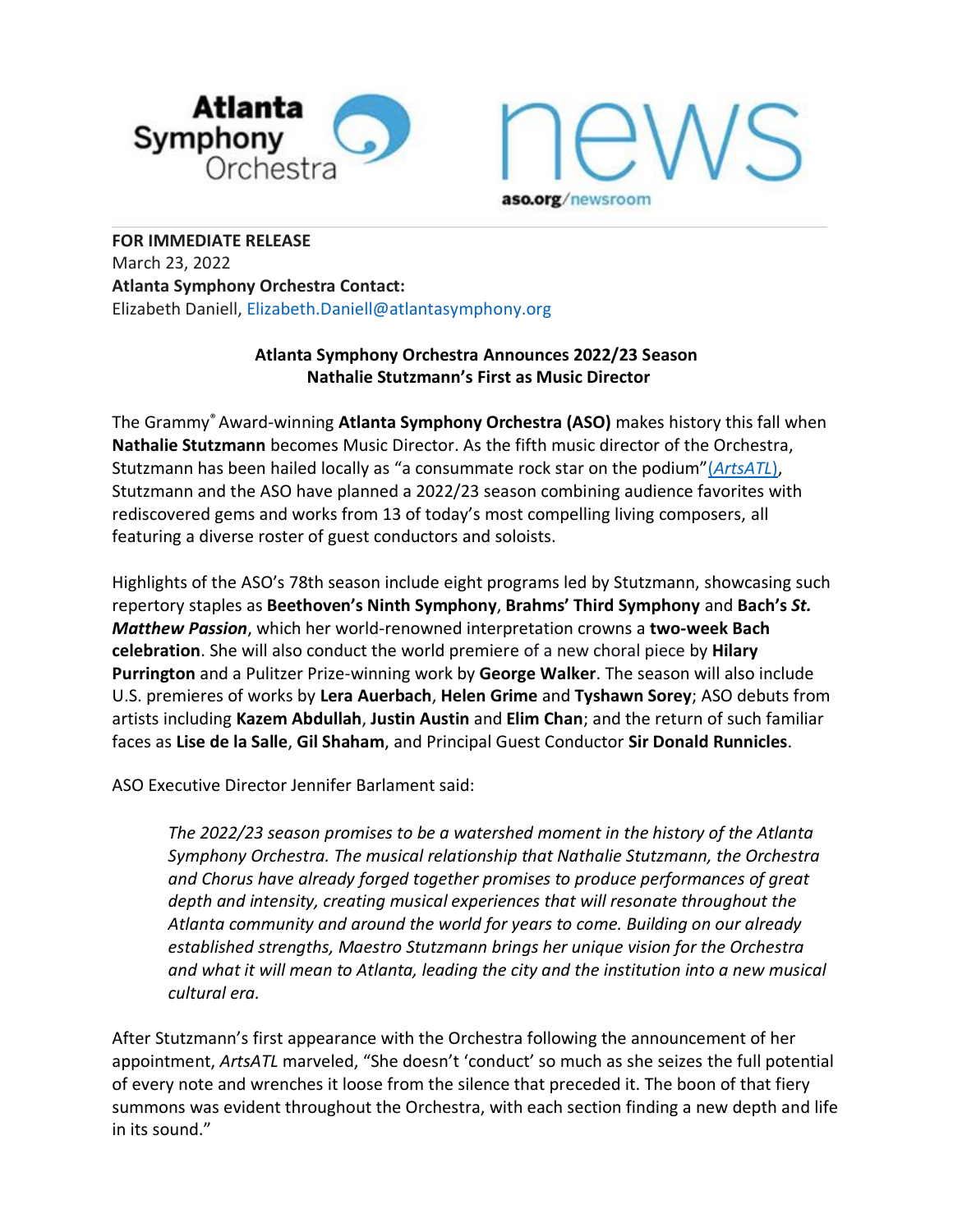Incoming ASO Music Director Nathalie Stutzmann said:

*I first want to welcome the community into the concert hall to share beautiful music together. Whether you're a longtime subscriber or have never been to a concert, please join us. For my first season as Music Director, we've selected treasured works from the French, German and Russian repertoire, and many pieces feature the incredible ASO Chorus. Under former Music Director Robert Spano, the ASO has championed countless works by new and innovative composers. I look forward to continuing that legacy, beginning this season with 13 living composers including Hilary Purrington, Tyshawn Sorey and Joel Thompson. Later in the season, we'll host a two-week Bach celebration, which culminates with Bach's St. Matthew Passion—an iconic piece that I can't wait to bring to life with the Orchestra and Chorus.*

The world-renowned conductor and contralto launches her directorship with a program featuring the **ASO Chorus** and a stellar quartet of vocal soloists. The program opens with the **world premiere**, co-commissioned by The Philadelphia Orchestra, of *Words for Departure* for choir and orchestra by New England native **Hilary Purrington**; followed by *Lilacs*, the Walt Whitman setting with which **George Walker** became the first African American to win the Pulitzer Prize for Music; and **Beethoven**'s titanic Ninth Symphony (Oct. 6, 8 & 9, 2022).

The following weekend, Stutzmann continues her debut season with **Brahms**' Third Symphony, **Schoenberg**'s *Verklärte Nacht* (Transfigured Night) featuring projections by English filmmaker **Netia Jones**, and **Franck**'s *Le chasseur maudit* (The Accursed Huntsman) in celebration of the French composer's bicentennial (Oct. 14 & 15, 2022). Next, Stutzmann leads **Bizet**'s charming Symphony in C Major and beloved *Carmen* Prelude, together with seasonal performances of selections from **Tchaikovsky**'s *The Nutcracker* (Dec. 8, 10 & 11, 2022).

Stutzmann's first performances of 2023 feature **Shostakovich**'s Fifth Symphony and **Prokofiev**'s Sinfonia concertante with a favorite ASO collaborator, and "one of the finest among the astonishing gallery of young virtuoso cellists" (*Gramophone*), **Johannes Moser** (Feb. 2 & 3, 2023). Stutzmann then helms two back-to-back programs, conducting **Bach**'s Concerto for Oboe and Violin, featuring ASO Principal Oboe **Elizabeth Koch Tiscione** and Concertmaster **David Coucheron** (March 23 & 25, 2023), and Bach's *St. Matthew Passion,* (March 30, April 1 & 2, 2023). As *[BBC Music Magazine](https://www.classical-music.com/reviews/bach-une-cantate-imaginaire/)* writes: "Imbuing these accounts with personality and vision, … Stutzmann really captures the sublime quality of Bach's sacred music."

For her penultimate performance of the season, Stutzmann conducts **Mendelssohn**'s Violin Concerto with **Daniel Lozakovich**, "an exceptional talent" (*Le Figaro*, France), as soloist (April 20 & 21, 2023). Stutzmann returns for the Orchestra's **season finale**, which she opens with the overture to **Wagner**'s *Tannhäuser.* She completes the program with **Ravel**'s *Le tombeau de Couperin,* his beloved *Boléro*, and **Beethoven**'s Third Piano Concerto featuring Diapason d'Or winner **Lise de la Salle** (June 15, 17 & 18, 2023).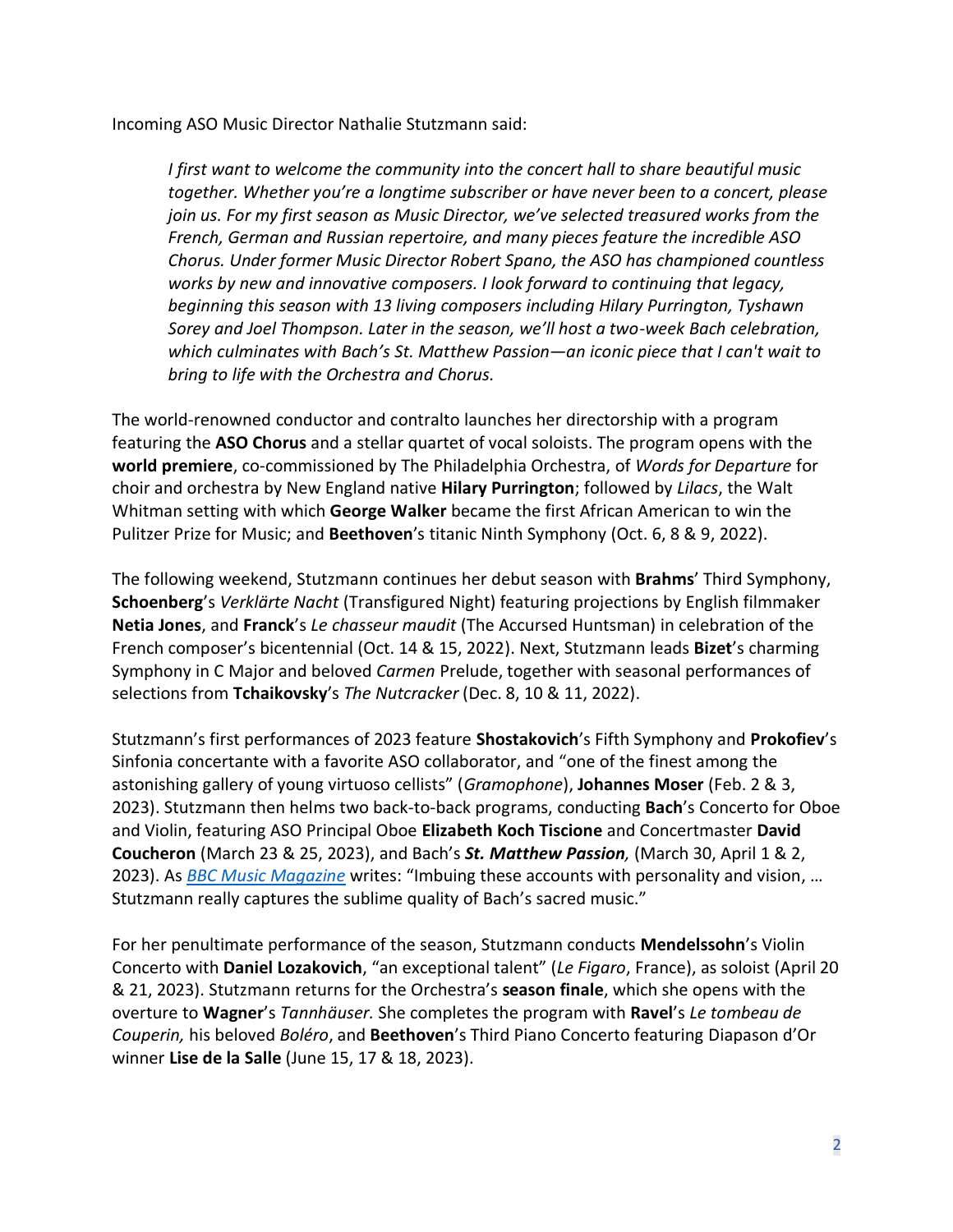### **Sir Donald Runnicles' Final Season as Principal Guest Conductor**

The 2022/23 season represents the final season of Sir Donald Runnicles' extraordinary tenure as **Principal Guest Conductor** of the ASO, a position he first assumed in 2001. Runnicles will end his 22nd season with works for which he is well known, including **Mahler**'s Fifth Symphony (May 4 & 6, 2023) and **Bruckner**'s Eighth Symphony, on a program that also includes pianist **Jonathan Biss** in **Mozart**'s Piano Concerto No. 20 (Jan. 19 & 21, 2023). A perennial favorite conductor of the **ASO Chorus**, Runnicles also leads the Chorus in **Brahms**' *A German Requiem* (Jan. 26 & 28, 2023).

### **ASO's 2022/23 Season Celebrates Musical and Artistic Diversity**

The Atlanta Symphony Orchestra continues to champion new and innovative works over the coming season, which features 13 works new to the ASO's repertoire and three **new commissions**. Set to text by iconic writer and activist James Baldwin, the first of these is *To Awaken the Sleeper* by Emmy® Award-winning Atlanta native **Joel Thompson** will receive its second-ever performance with the ASO and **Peter Oundjian** (Sept. 22 & 24, 2022). Next follows the **U.S. premiere** of the Saxophone Concerto by MacArthur Fellow **Tyshawn Sorey**, a cocommission with the Lucerne Festival, featuring saxophonist **Timothy McAllister**, who makes his ASO debut under the baton of former ASO Associate Conductor **Stephen Mulligan** (March 16 & 18, 2023).

The season's many **ASO premieres** include such recent new works as *1920/2019* by Grammy® Award winner **Joan Tower** (March 2 & 4, 2023)*;* the Sphinx Medal of Excellence winner **Jessie Montgomery**'s *Rounds*, performed by its dedicatee, **Awadagin Pratt**, and conducted by ASO Associate Conductor Jerry Hou (March 2 & 4, 2023); *Fate Now Conquers* by Sphinx Medal of Excellence winner **Carlos Simon** (April 13 & 15, 2023); *Midnight Sun Variations*, a nominee for the 2021 Music Composition Prize of the Foundation Prince Pierre de Monaco, by Finland's **Outi Tarkiainen** (Nov 17 & 19, 2022); and *This Midnight Hour* by Grammy® -nominated English composer **Anna Clyne** (Feb 9 & 11, 2023). Clyne is one of four female composers whose works are being performed in Atlanta for the first time, the others being Hindemith Prize-winner **Lera Auerbach**, represented by *Icarus* (April 27 & 29, 2023); Scotland's **Helen Grime**, whose Violin Concerto will be performed by **Leila Josefowicz** (June 8 & 10, 2023); and 20th-century Czech composer **Vítězslava Kaprálová**, whose *Military Sinfonietta* receives its ASO premiere under her compatriot **Petr Popelka** (May 18 & 20, 2023). Other relative rarities include **William Dawson**'s *Negro Folk Symphony,* which receives a revival next winter (Feb 23 & 24, 2023).

Petr Popelka, who serves as Chief Conductor of the Norwegian Radio Orchestra, is one of seven conductors making **Atlanta debuts** in 2022/23. Also included are **Kazem Abdullah**, former General Music Director of the Aachen Opera and Symphony; **Ryan Bancroft,** newly named as Principal Conductor of the Royal Stockholm Philharmonic; **Nicholas Carter**, Chief Conductor of Opera Bern; **Elim Chan**, Music Director of the Antwerp Symphony; **Han-Na Chang**, Artistic Leader and Chief Conductor of the Trondheim Sinfonietta; and **Andrew Manze**, the violinistturned-conductor, currently Music Director of the Hannover Symphony. Also making **ASO debuts** are 12 guest artists: sopranos **Heidi Stober** and **Camilla Tilling**; mezzo-sopranos **Patricia Bardon** and **Irene Roberts**; tenor **Robin Tritschler**; baritone **Lucas Meacham**; basses **Justin**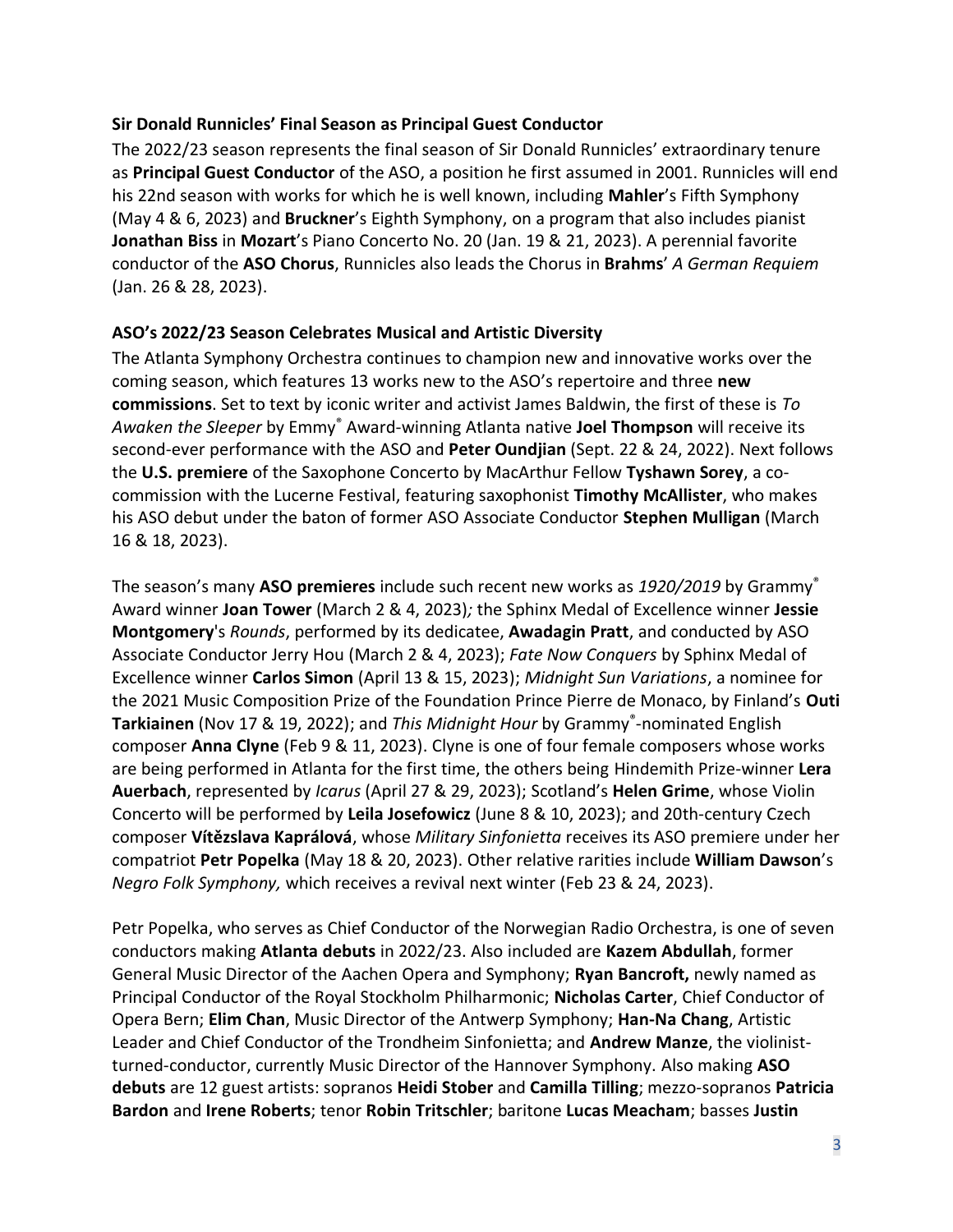**Austin** and **Leon Košavić**; pianist **Tom Borrow**; saxophonist **Timothy McAllister**; and violinists **Daniel Lozakovich** and **Sayaka Shoji**.

The ASO welcomes back several audience favorites, including **Peter Oundjian**, who opens the season with Mozart's Piano Concerto No. 18, featuring **Emanuel Ax** (Sept 22 & 24, 2022); **John Storgårds**, who joins **Inon Barnatan** for Rachmaninov's Piano Concerto No. 2 (Nov 17 & 19); violinists **Augustin Hadelich**, **Hilary Hahn**, **Leila Josefowicz** and **Gil Shaham;** pianists **Jonathan Biss**, **Conrad Tao** and **Christina and Michelle Naughton**.

# **December Holiday Classics Make ASO's December Special**

The Atlanta Symphony Orchestra's holiday traditions continue in the 2022/23 season with **Christmas with the ASO** (Dec. 15, 16 & 18, 2022), a tradition established by Robert Shaw, featuring timeless holiday hymns and carols along with orchestral showpieces. Additional guest ensembles and artists will be announced. The following week, the ASO presents **Handel's** *Messiah* with the ASO Chamber Chorus and special guest soloists under the baton of **Norman Mackenzie**, ASO Director of Choruses (Dec. 22, 2022).

# **About The Atlanta Symphony Orchestra**

Announcing its 78th season, the Atlanta Symphony Orchestra continues to affirm its position as one of America's leading orchestras with excellent live performances, renowned guest artist features and engaging education initiatives. As a cornerstone for artistic development in the Southeast, the Atlanta Symphony Orchestra performs a full schedule of more than 150 concerts, including educational and community concerts, each year for a combined audience of more than a quarter-million people. [More](https://www.aso.org/who-we-are)

## **About Nathalie Stutzmann**

Nathalie Stutzmann is considered one of the most outstanding musical personalities of our time. Charismatic musicianship, combined with unique rigor, energy and fantasy, characterize her style. A rich variety of strands form the core of her repertoire: Central European and Russian romanticism is a strong focus—ranging from Beethoven, Schumann, Brahms and Dvořák through to the larger symphonic forces of Tchaikovsky, Wagner, Mahler, Bruckner and Strauss—as well as French 19th century repertoire and impressionism. [More](https://www.aso.org/artists/detail/nathalie-stutzmann)

# **The Atlanta Symphony Orchestra: 2022/23 Season**

[View 2022/23 Season Press Kit](https://www.dropbox.com/sh/zh9v3f9xbtw7qj3/AADOzCU67fV58dls8RJyqZ6Ra?dl=0) [Video: Nathalie Stutzmann Discusses 2022/23 Season](https://youtu.be/kCSSy5w7dcU)

**Sept. 22 & 24, 2022 Peter Oundjian, conductor Emanuel Ax, piano**  JOEL THOMPSON: *To Awaken the Sleeper* ‡ MOZART: Piano Concerto No. 18 RACHMANINOV: *Symphonic Dances*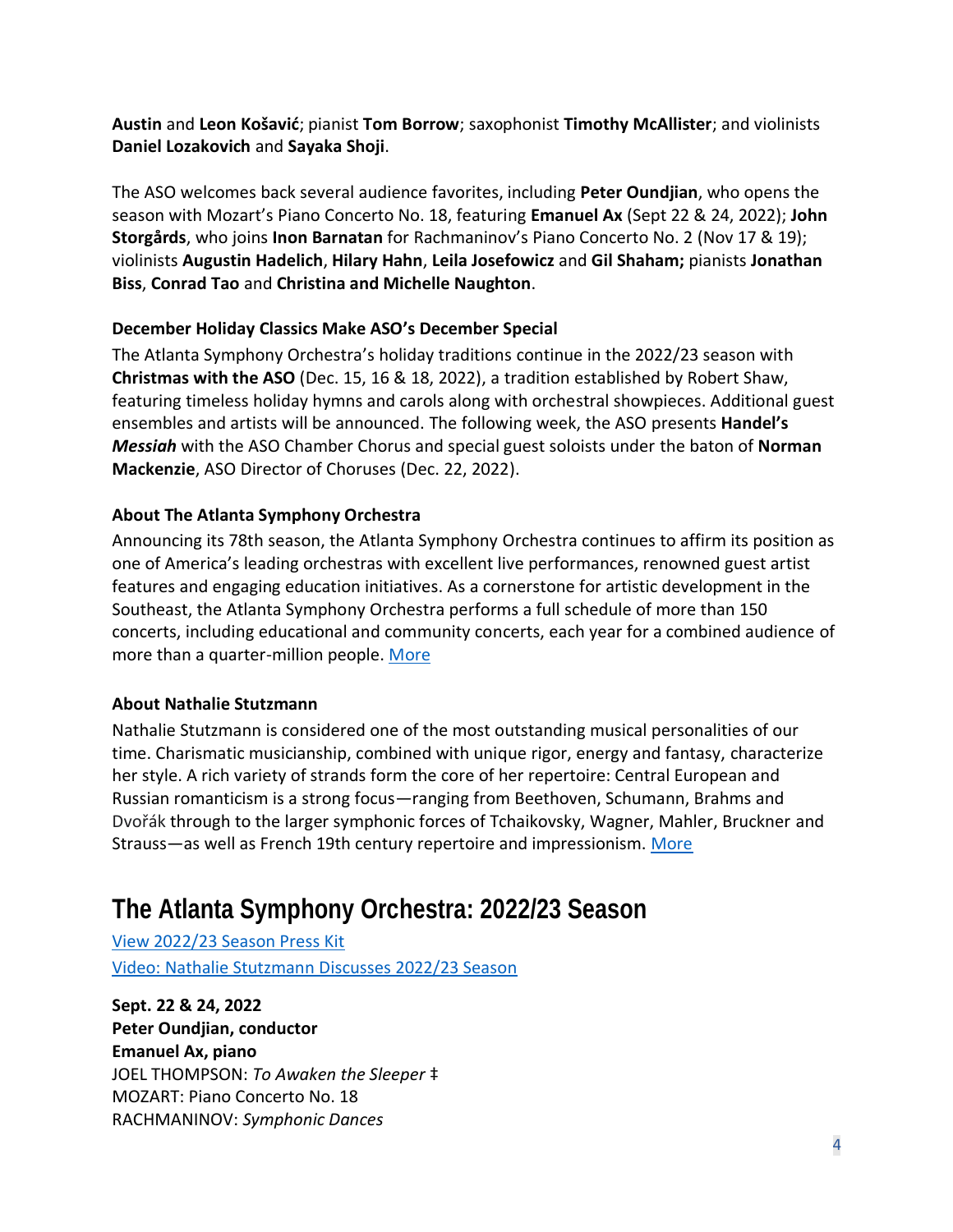**Oct. 6, 8 & 9 Nathalie Stutzmann, conductor Talise Trevigne, soprano Jennifer Johnson Cano, mezzo -soprano Robin Tritschler, tenor \* Leon Košavić, bass \* ASO Chorus**  HILARY PURRINGTON: *Words for Departure* † WALKER: *Lilacs*  BEETHOVEN: Symphony No. 9

**Oct. 14 & 15 Nathalie Stutzmann, conductor** BRAHMS: Symphony No. 3 FRANCK: *Le chasseur maudit*  ‡ SCHOENBERG: *Verklärte Nacht*

**Nov. 10 & 12 Hannu Lintu, conductor Gil Shaham, violin** SIBELIUS: *The Oceanides*  ‡ KORNGOLD: Violin Concerto JENNIFER HIGDON: Concerto for Orchestra

**Nov. 17 & 19 John Storgårds, conductor Inon Barnatan, piano** OUTI TARKIAINEN: *Midnight Sun Variations*  ‡ RACHMANINOV: *Rhapsody on a Theme by Paganini* CHOPIN/Stravinsky: *Nocturne* and *Grand Waltz* SIBELIUS: Symphony No. 5

**Dec. 1 & 3 Elim Chan, conductor \* Hilary Hahn, violin** TCHAIKOVSKY: Violin Concerto SHOSTAKOVICH: Symphony No. 10

**Dec. 8, 10 & 11 Nathalie Stutzmann, conductor** BIZET: *Carmen* Prelude BIZET: Symphony in C Major TCHAIKOVSKY: Selections from *The Nutcracker*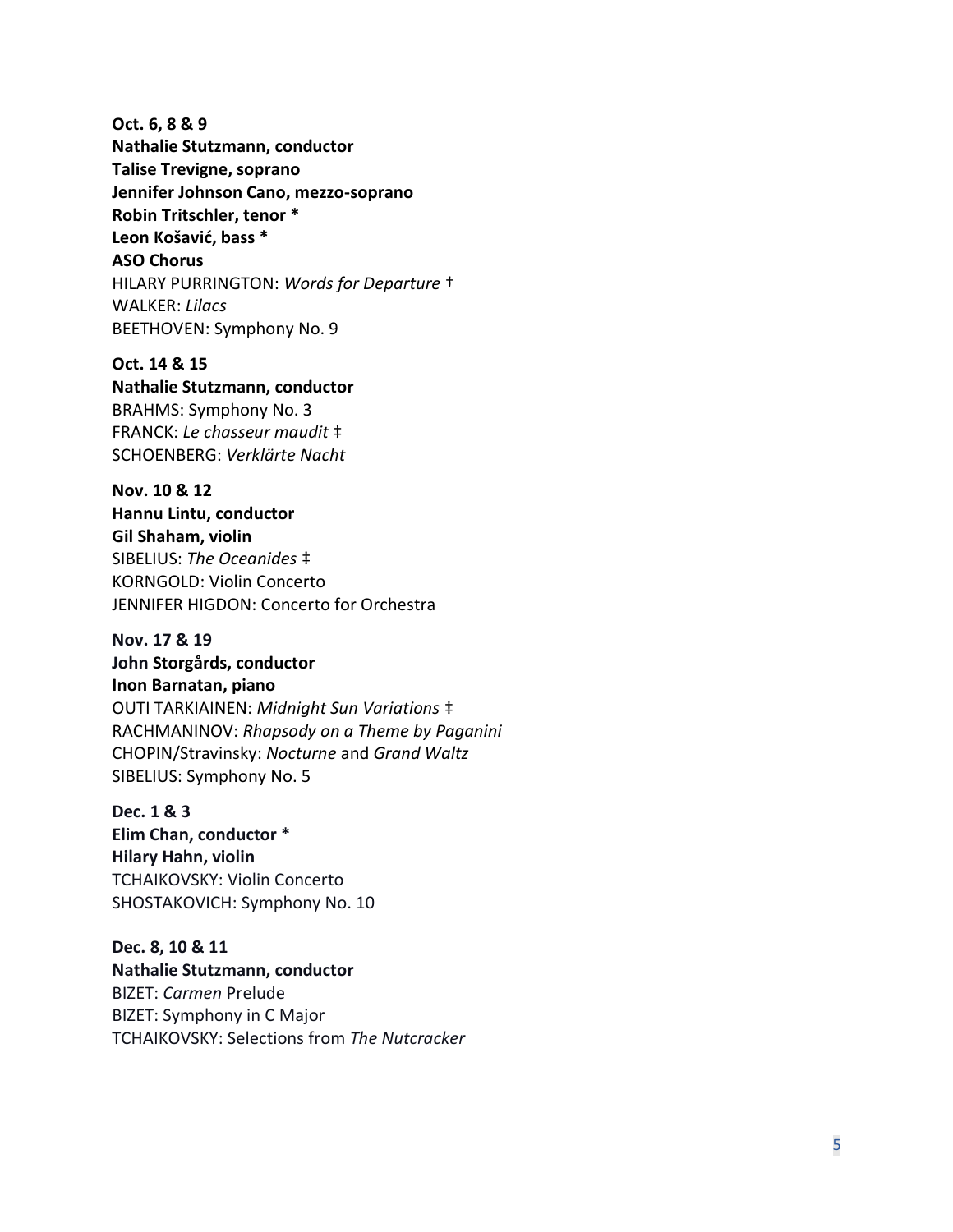**Dec. 15, 16 & 18 Norman Mackenzie, conductor ASO Chorus** Christmas with the ASO

**Dec. 22 Norman Mackenzie, conductor ASO Chamber Chorus**  HANDEL: *Messiah*, Pt I

**Jan. 4, 2023 David Coucheron, violin** VIVALDI: *The Four Seasons* BACH: Select Brandenburg Concertos

**Jan. 12 & 14 Kazem Abdullah, conductor \* Tom Borrow, piano \*** IVES: Symphony No. 2 BEETHOVEN: Piano Concerto No. 4

**Jan. 19 & 21 Sir Donald Runnicles, conductor Jonathan Biss, piano** MOZART: Piano Concerto No. 20 BRUCKNER: Symphony No. 8

**Jan. 26 & 28 Sir Donald Runnicles, conductor Heidi Stober, soprano \* Russell Braun, baritone ASO Chorus** ADOLPHUS HAILSTORK: *Epitaph for a Man Who Dreamed* BRAHMS: *A German Requiem*

**Feb. 2 & 3 Nathalie Stutzmann, conductor Johannes Moser, cello** PROKOFIEV: Sinfonia concertante SHOSTAKOVICH: Symphony No. 5

**Feb. 9 & 11 Han-Na Chang, conductor \* Sayaka Shoji, violin** ANNA CLYNE: *This Midnight Hour* ‡ PROKOFIEV: Violin Concerto No. 1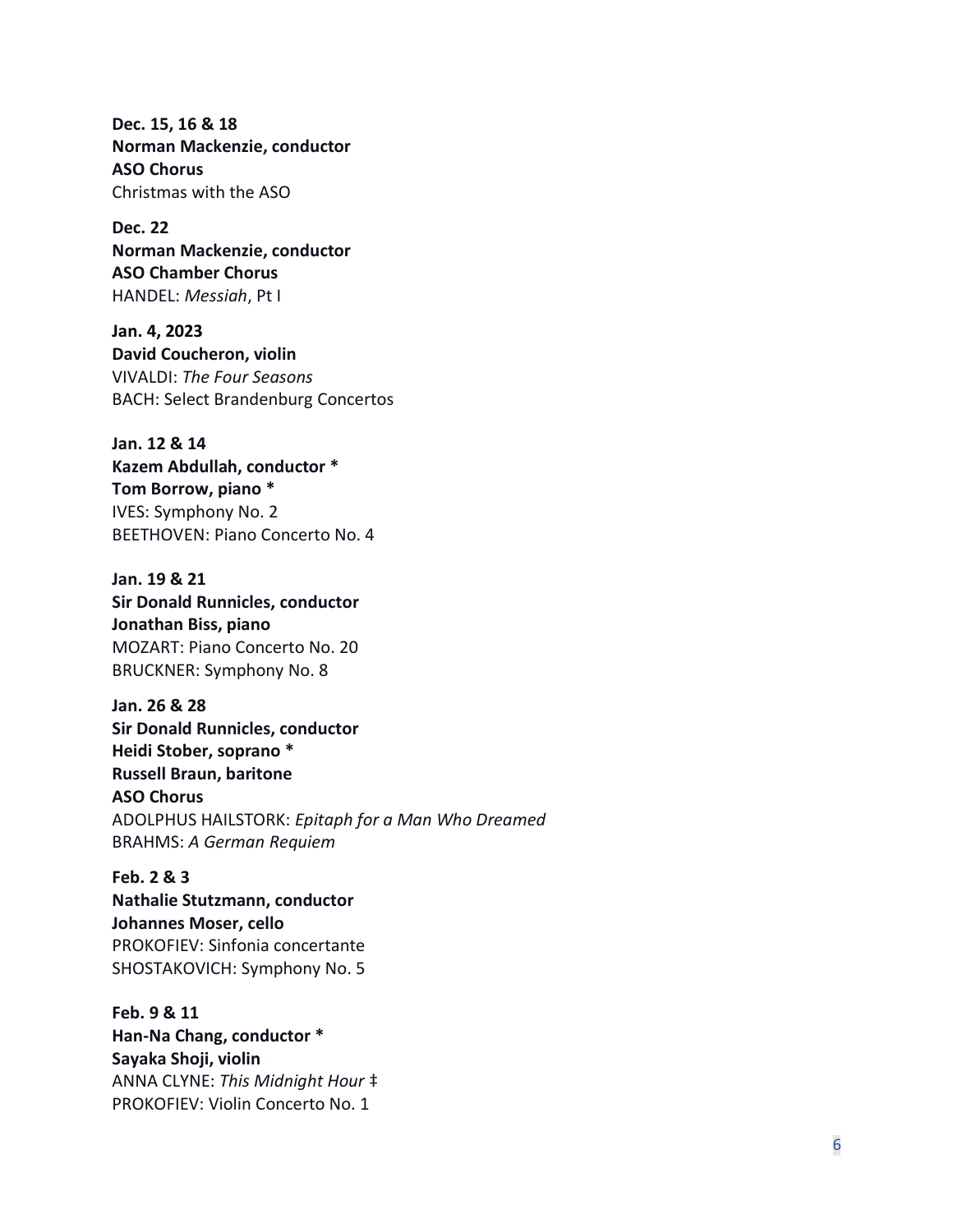#### MUSSORGSKY/Ravel: *Pictures at an Exhibition*

**Feb. 23 & 24 Ryan Bancroft, conductor \* Conrad Tao, piano** KODÁLY: *Háry János* Suite RAVEL: Piano Concerto in G DAWSON: *Negro Folk Symphony*

**March 2 & 4 Jerry Hou, conductor Awadagin Pratt, piano** JOAN TOWER: *1920/2019* ‡ JESSIE MONTGOMERY: *Rounds* ‡ BARTÓK: Concerto for Orchestra

**March 16 & 18 Stephen Mulligan, conductor Timothy McAllister, saxophone \*** WEBER: *Der Freischütz* Overture TYSHAWN SOREY: Saxophone Concerto *±* SIBELIUS: Symphony No. 2

**March 23 & 25 Nathalie Stutzmann, conductor David Coucheron, violin Elizabeth Koch Tiscione, oboe** HANDEL/VIVALDI: Selections BACH: Concerto for Oboe & Violin

**March 30, April 1 & 2 Nathalie Stutzmann, conductor Camilla Tilling, soprano \* Patricia Bardon, mezzo -soprano \* Kenneth Tarver, tenor Leon Košavić, bass Justin Austin, Jesus \* Robin Tritschler, Evangelist ASO Chamber Chorus** BACH: *St. Matthew Passion*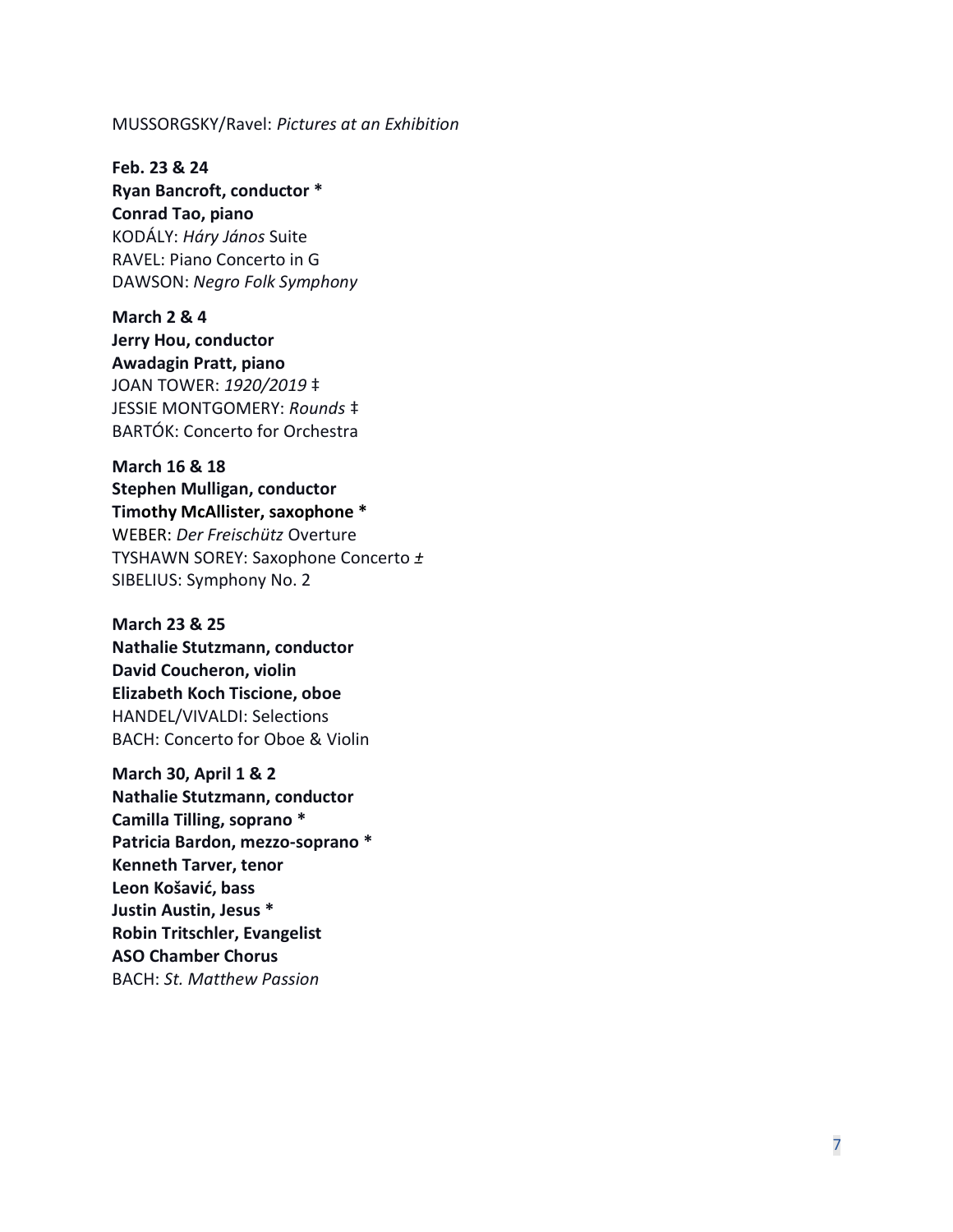**April 13 & 15 Stéphane Denève, conductor Augustin Hadelich, violin** CARLOS SIMON: *Fate Now Conquers* ‡

BRITTEN: Violin Concerto BERLIOZ: *Symphonie fantastique*

### **April 20 & 21**

**Nathalie Stutzmann, conductor Daniel Lozakovich, violin \*** MOZART: *The Magic Flute* Overture MENDELSSOHN: Violin Concerto SCHUBERT: Symphony No. 9 in C Major

**April 27 & 29**

**Nicholas Carter, conductor \* Nicole Cabell, soprano Lucas Meachem, baritone \* ASO Chorus** LERA AUERBACH: *Icarus* ± WAGNER: "Dawn" and "Siegfried's Rhine Journey" from *Götterdämmerung*  VAUGHAN WILLIAMS: *A Sea Symphony*

### **May 4 & 6**

**Sir Donald Runnicles, conductor Irene Roberts, mezzo-soprano \*** BERG: Three Excerpts from *Wozzeck* MAHLER: Symphony No. 5

**May 18 & 20 Petr Popelka, conductor \***

**Christina Naughton, piano Michelle Naughton, piano** KAPRÁLOVÁ: *Military Sinfonietta* ‡ MARTINŮ: Concerto for Two Pianos DVOŘÁK: Symphony No. 8

**June 8 & 10 Andrew Manze, conductor \* Leila Josefowicz, violin** MUSSORGSKY: *Night on Bald Mountain*  HELEN GRIME: Violin Concerto ± RACHMANINOV: Symphony No. 3